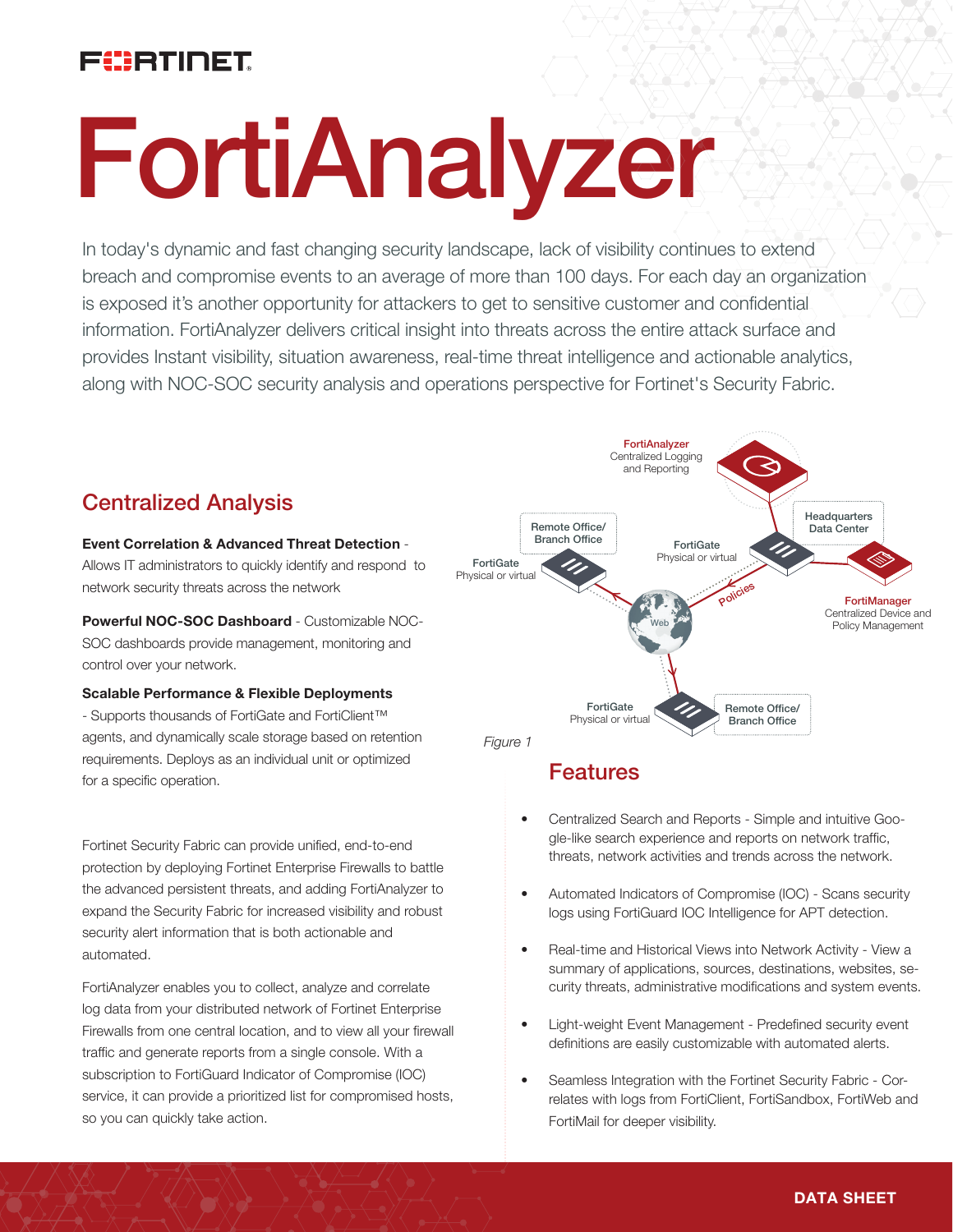## Feature Highlights

#### Incident Response

FortiAnalyzer's Incident Response capability improves Management & Analytics with focus on event management and identification of compromised endpoints. Use improved default and custom event handlers to detect malicious and suspicious activities on the spot. Integration of events with the FOS automation framework for automated endpoint quarantine. Incident detection and tracking, as well as evidence collection and analysis are streamlined through integration with ITSM platforms, helping to bridge gaps in your Security Operations Center and reinforce your Security Posture.

#### FortiView — Powerful Network Visibility

Provides a customizable interactive dashboard that helps you rapidly pinpoint problems, with intuitive summary views (Fig 2) of network traffic, threats, applications and more. FortiView is a comprehensive monitoring system for your network that integrates real-time and historical data into a single view. It can log and monitor threats to networks, filter data on multiple levels, keep track of administrative activity, and more.





#### Indicators of Compromise

The Indicators of Compromise (IOC) summary shows end users with suspicious web usage compromises. It provides information such as end users' IP addresses, host name, group, OS, overall threat rating, a Map View, and number of threats. You can drill down to view threat details. To generate the Indicators of Compromise, FortiAnalyzer checks the web filter logs of each end user against its threat database. When a threat match is found, a threat score is given to the end user. FortiAnalyzer aggregates the threat scores of an end user and gives its verdict of the end user's overall Indicators of Compromise. The Indicators of Compromise summary is produced through the UTM web filter of FortiGate devices and FortiAnalyzer subscription to FortiGuard to keep its local threat database synced with the FortiGuard threat database.

#### **Reports**

You can generate custom data reports from logs by using the Reports feature. FortiAnalyzer provides 30+ built-in templates that are ready to use, with sample reports to help identify the right report for you. Run reports on-demand or on a schedule with automated email notifications, uploads and a easy to manage calendar view. Create custom reports with the 300+ built-in charts and datasets ready for creating your own custom reports, with flexible report formats include PDF, HTML, CSV and XML.

#### Monitor and Alert

Event handlers define what messages to extract from logs and display in Event Management. You must enable an event handler to start generating events. You can configure event handlers to generate events for a specific device, for all devices, or for the local FortiAnalyzer unit. You can create event handlers for FortiGate, FortiCarrier, FortiCache, FortiMail, FortiManager, FortiWeb, FortiSandbox devices, and syslog servers. You can configure the system to send you alerts for event handlers via email address, SNMP community, or syslog server.

#### Network Operation Center (NOC) and Security Operation Center (SOC)

FortiAnlyzers NOC-SOC is a management center that helps you secure your overall network by providing actionalble log and threat data. The SOC helps you protect your network, web sites, applications, databases, servers and data centers, and other technologies, with centralized monitoring and awareness of the threats, events and network activity, using the predefined FAZ dashboards and widgets, or customize your own, delivered through a single-pane-of-glass interface for easy integration into your Security Fabric. (Fig 3)





#### Log Fetch for Forensic Analysis

Log fetching is used to retrieve archived logs from one FortiAnalyzer device to another. This allows administrators to run queries and reports against historic data, which can be useful for forensic analysis. A FortiAnalyzer device can be either the fetch server or the fetching client, and it can perform both roles to retrieve the log data for a specified device and time period, based on specified filters. The retrieved data are then indexed, and can be used for data analysis and reports.

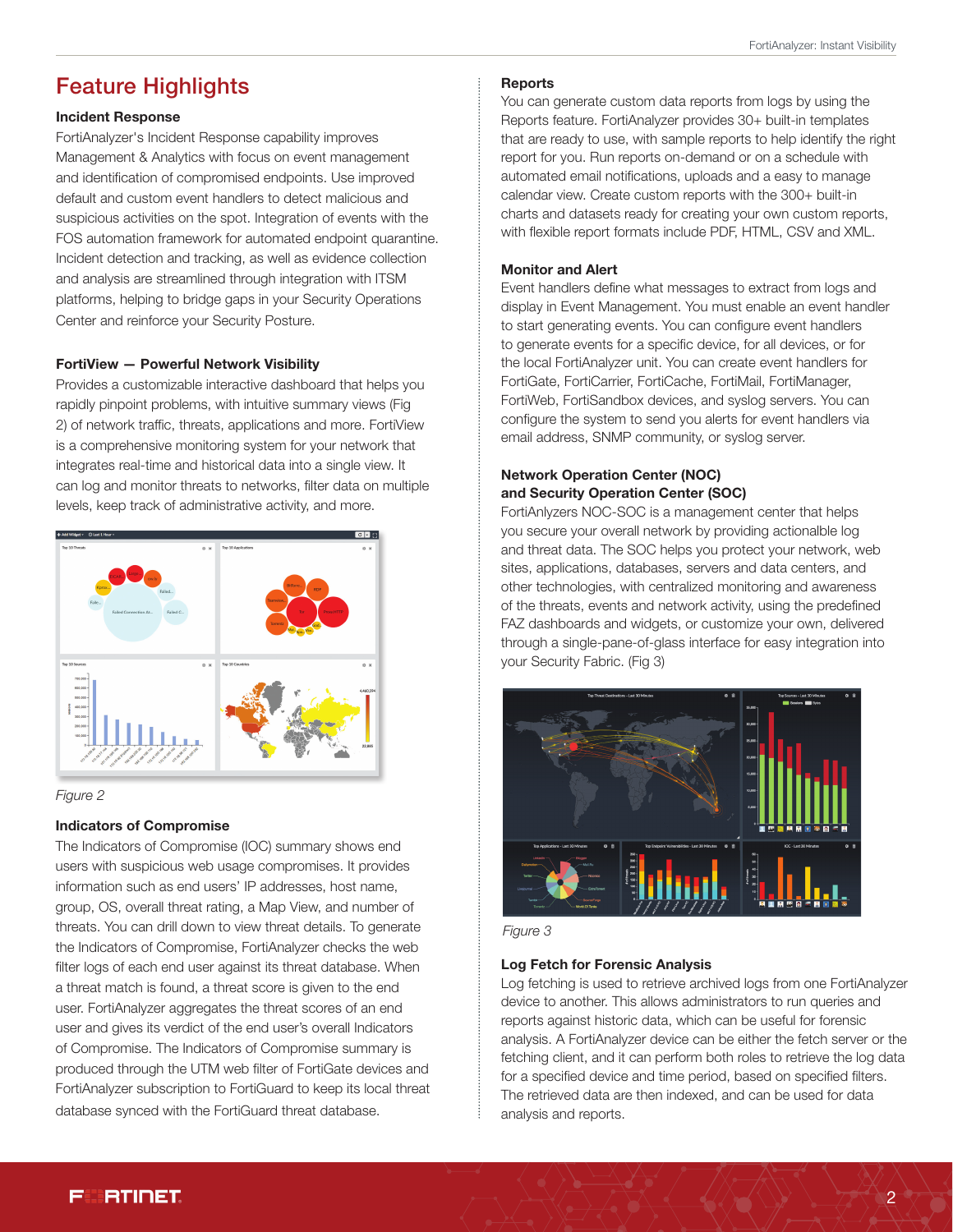#### Log Forwarding for Third-Party Integration

You can forward logs from a FortiAnalyzer unit to another FortiAnalyzer unit, a syslog server, or a Common Event Format (CEF) server. The client is the FortiAnalyzer unit that forwards logs to another device. The server is the FortiAnalyzer unit, syslog server, or CEF server that receives the logs. In addition to forwarding logs to another unit or server, the client retains a local copy of the logs. The local copy of the logs is subject to the data policy settings for archived logs. Logs are forwarded in real-time or near real-time as they are received. Forwarded content files include: DLP files, antivirus quarantine files, and IPS packet captures.

#### Analyzer-Collector mode

You can deploy in Analyzer mode and Collector mode on different FortiAnalyzer units and make the units work together to improve the overall performance of log receiving, analysis, and reporting. When FortiAnalyzer is in Collector mode, its primary task is forwarding logs of the connected devices to an Analyzer and archiving the logs. The Analyzer offloads the log receiving task to the Collector so that the Analyzer can focus on data analysis and report generation. This aximizes the Collector's log receiving performance. (Figure 4)

#### Multi-tenancy with Flexible Quota Management

Time-based archive/analytic log data policy per Administrative Domain (ADOM), automated quota management based on the defined policy, and trending graphs to guide policy configuration and usage monitoring.



*Figure 4*

### FortiAnalyzer VM

FortiAnalyzer-VM integrates network logging, analysis, and reporting into a single system, delivering increased knowledge of security events throughout a network. Utilizing virtualization technology, FortiAnalyzer-VM is a software-based version of the FortiAnalyzer hardware appliance and is designed to run on many virtualization platforms. It offers all the features of the FortiAnalyzer hardware appliance.

FortiAnalyzer-VM provides organizations of any size with centralized security event analysis, forensic research, reporting, content archiving, data mining, malicious file quarantining and vulnerability assessment. Centralized collection, correlation, and analysis of geographically and chronologically diverse security data from Fortinet appliances and third-party devices deliver a simplified, consolidated view of your security posture.

| <b>Specifications</b>                         | FA7-VM-<br><b>BASF</b> | FA7-VM-<br>GB1 | FA7-VM-<br>GB5 | FA7-VM-<br>GB25      | FA7-VM-<br>GB100                                                                                                            | FA7-VM-<br>GB500 | FA7-VM-<br>GR2000                                                                                                           |
|-----------------------------------------------|------------------------|----------------|----------------|----------------------|-----------------------------------------------------------------------------------------------------------------------------|------------------|-----------------------------------------------------------------------------------------------------------------------------|
| <b>CAPACITY AND PERFORMANCE</b>               |                        |                |                |                      |                                                                                                                             |                  |                                                                                                                             |
| GB/Day of Logs                                | incl *                 |                | $+5$           |                      |                                                                                                                             | +500             |                                                                                                                             |
| <b>Storage Capacity</b>                       | 500 GB                 | +500 GB        | $+3$ TB.       | $+10$ TR             | +24 IB                                                                                                                      | +48 TR           | $+100$ TR                                                                                                                   |
| Devices/VDOMs (Maximum)                       | 10.000                 | 10.000         | 10.000         | 10.000               | 10.000                                                                                                                      | 10.000           | 10.000                                                                                                                      |
| FortiGuard Indicator of Compromise (IOC)      |                        |                |                |                      |                                                                                                                             |                  |                                                                                                                             |
| <b>HYPERVISOR REQUIREMENTS</b>                |                        |                |                |                      |                                                                                                                             |                  |                                                                                                                             |
| <b>Hypervisor Support</b>                     |                        |                |                | Infrastructure (OCI) | Xen 4.1+, KVM on Redhat 6.5+ and Ubuntu 17.04, Amazon Web Services (AWS), Microsoft Azure, Google Cloud (GCP), Oracle Cloud |                  | VMware ESX/ESXi 5.0/5.1/5.5/6.0/6.5/6.7, Microsoft Hyper-V 2008 R2/2012/2012 R2/2016, Citrix XenServer 6.0+ and Open Source |
| Network Interface Support (Minimum / Maximum) |                        |                |                |                      |                                                                                                                             |                  |                                                                                                                             |
| vCPUs (Minimum / Maximum)                     |                        |                |                | 27 I Inlimitec       |                                                                                                                             |                  |                                                                                                                             |

Memory Support (Minimum / Maximum) and the state of the state of the state of the state of GB / Unlimited

\* Unlimited GB/Day when deployed in collector mode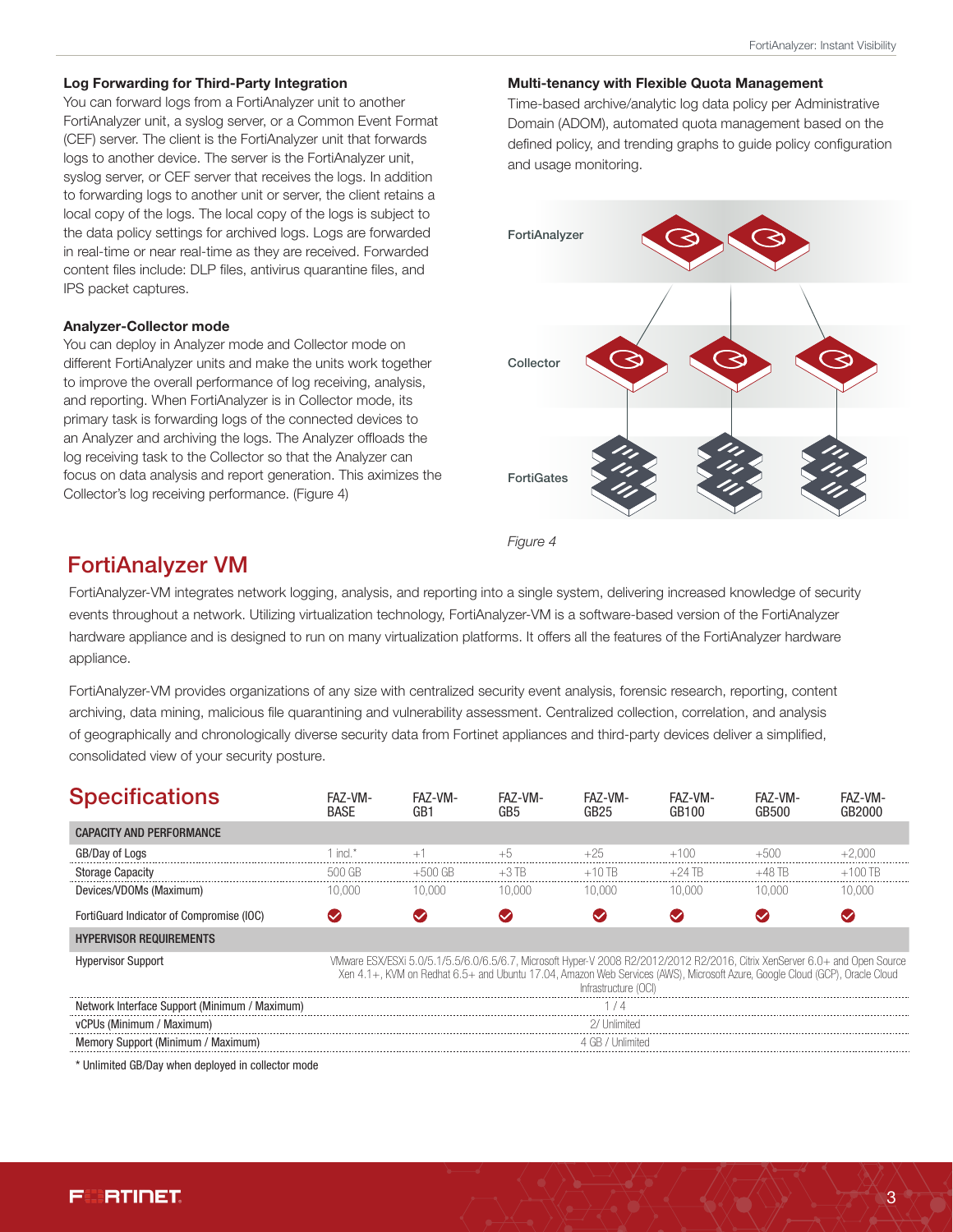# **Specifications**

|                                                                                                                                                                                                                                     | <b>CONTINUE</b>                                             | <b>CONTINUE</b><br>M∭∷ = a∎                           |                                                       |
|-------------------------------------------------------------------------------------------------------------------------------------------------------------------------------------------------------------------------------------|-------------------------------------------------------------|-------------------------------------------------------|-------------------------------------------------------|
|                                                                                                                                                                                                                                     | <b>Market Street</b><br><b>FORTIANALYZER</b><br><b>200F</b> | <b>FORTIANALYZER</b><br>300F                          | <b>FORTIANALYZER</b><br>400E                          |
| <b>CAPACITY AND PERFORMANCE</b>                                                                                                                                                                                                     |                                                             |                                                       |                                                       |
| GB/Day of Logs                                                                                                                                                                                                                      | 100                                                         | 150                                                   | 200                                                   |
| Analytic Sustained Rate (logs/sec)*                                                                                                                                                                                                 | 3000                                                        | 4500                                                  | 6,000                                                 |
| Collector Sustained Rate (logs/sec)*                                                                                                                                                                                                | 4500                                                        | 6,750                                                 | 9,000                                                 |
| Devices/VDOMs (Maximum)                                                                                                                                                                                                             | 150                                                         | 180                                                   | 200                                                   |
| Max Number of Days Analytics**                                                                                                                                                                                                      | 40                                                          | 28                                                    | 30                                                    |
| OPTIONS SUPPORTED                                                                                                                                                                                                                   |                                                             |                                                       |                                                       |
| FortiGuard Indicator of Compromise (IOC)                                                                                                                                                                                            | ❤                                                           | ◙                                                     | $\bullet$                                             |
| <b>HARDWARE SPECIFICATIONS</b>                                                                                                                                                                                                      |                                                             |                                                       |                                                       |
| Form Factor                                                                                                                                                                                                                         | 1 RU Rackmount                                              | 1 RU Rackmount                                        | 1 RU Rackmount                                        |
| <b>Total Interfaces</b>                                                                                                                                                                                                             | 2xRJ45 GE                                                   | 2xRJ45 GE, 2xSFP                                      | 4x GF                                                 |
| <b>Storage Capacity</b>                                                                                                                                                                                                             | 4 TB (1 x 4 TB)                                             | 8 TB (2 x 4TB)                                        | 12 TB (4x 3 TB)                                       |
| Usable Storage (After RAID)                                                                                                                                                                                                         | 4 TB                                                        | 4TB                                                   | 6T <sub>B</sub>                                       |
| <b>Removable Hard Drives</b>                                                                                                                                                                                                        | No                                                          | No                                                    | ◙                                                     |
| <b>RAID Levels Supported</b>                                                                                                                                                                                                        | N/A                                                         | <b>RAID 0/1</b>                                       | RAID 0/1/5/10                                         |
| <b>RAID Type</b>                                                                                                                                                                                                                    | N/A                                                         | Software                                              | Software                                              |
| Default RAID Level                                                                                                                                                                                                                  | N/A                                                         |                                                       | 10                                                    |
| Redundant Hot Swap Power Supplies                                                                                                                                                                                                   | No                                                          | No                                                    | No                                                    |
| <b>DIMENSIONS</b>                                                                                                                                                                                                                   |                                                             |                                                       |                                                       |
| Height x Width x Length (inches)                                                                                                                                                                                                    | 1.75 x 17.0 x 15.0                                          | 1.75 x 17.0 x 15.0                                    | 1.7 x 17.2 x 19.8                                     |
| Height x Width x Length (cm)                                                                                                                                                                                                        | 4.4 x 43.2 x 38.1                                           | 4.4 x 43.2 x 38.0                                     | 4.3 x 43.7 x 50.3                                     |
| Weight                                                                                                                                                                                                                              | 17.1 lbs (7.8 kg)                                           | 18.9 lbs (8.6 kg)                                     | 31 lbs (14.1 kg)                                      |
| <b>ENVIRONMENT</b>                                                                                                                                                                                                                  | 100-240V AC, 60-50 Hz                                       | 100-240V AC, 60-50 Hz                                 | 100-240V AC, 60-50 Hz                                 |
| <b>AC Power Supply</b>                                                                                                                                                                                                              | 49 W / 114W                                                 | 65W / 130W                                            | 93 W / 133W                                           |
| Power Consumption (Max / Average)<br><b>Heat Dissipation</b>                                                                                                                                                                        | 390 BTU/h                                                   | 445 BTU/h                                             | 456 BTU/h                                             |
|                                                                                                                                                                                                                                     | 32 - 104° F (0 - 40° C)                                     | 32 - 104° F (0 - 40° C)                               | 41-95°F (5-35°C)                                      |
| $32 - 104^{\circ} F (0 - 40^{\circ} C) \hspace{3.2cm} 32 - 104^{\circ} F (0 - 40^{\circ} C) \hspace{3.2cm} 32 - 104^{\circ} F (0 - 40^{\circ} C) \hspace{3.2cm} 41 - 95^{\circ} F (5 - 35^{\circ} C)$<br><b>Storage Temperature</b> | 95 - 158° F (-35 - 70° C)                                   | 95 - 158° F (-35 - 70° C)                             | $-40-140$ °F (-40-60°C)                               |
|                                                                                                                                                                                                                                     | 20 to 90% non-condensing                                    | 20 to 90% non-condensing                              | 8-90% non-condensing                                  |
| Humidity<br><b>Operating Altitude</b>                                                                                                                                                                                               | Up to 7,400 ft (2,250 m)                                    | Up to 7,400 ft (2,250 m)                              | Up to 9,842 ft (3,000 m)                              |
| <b>COMPLIANCE</b>                                                                                                                                                                                                                   |                                                             |                                                       |                                                       |
| <b>Safety Certifications</b>                                                                                                                                                                                                        | FCC Part 15 Class A, C-Tick, VCCI, CE, UL/<br>cUL, CB       | FCC Part 15 Class A, C-Tick, VCCI, CE, UL/<br>cUL, CB | FCC Part 15 Class A, C-Tick, VCCI, CE, UL/<br>cUL, CB |

\* Sustained Rate - maximum constant log message rate that the FAZ platform can maintain for minimum 48 hours without SQL database and system performance degradation. \*\*is the max number of days if receiving logs continuously at the sustained analytics log rate. This number can increase if the average log rate is lower.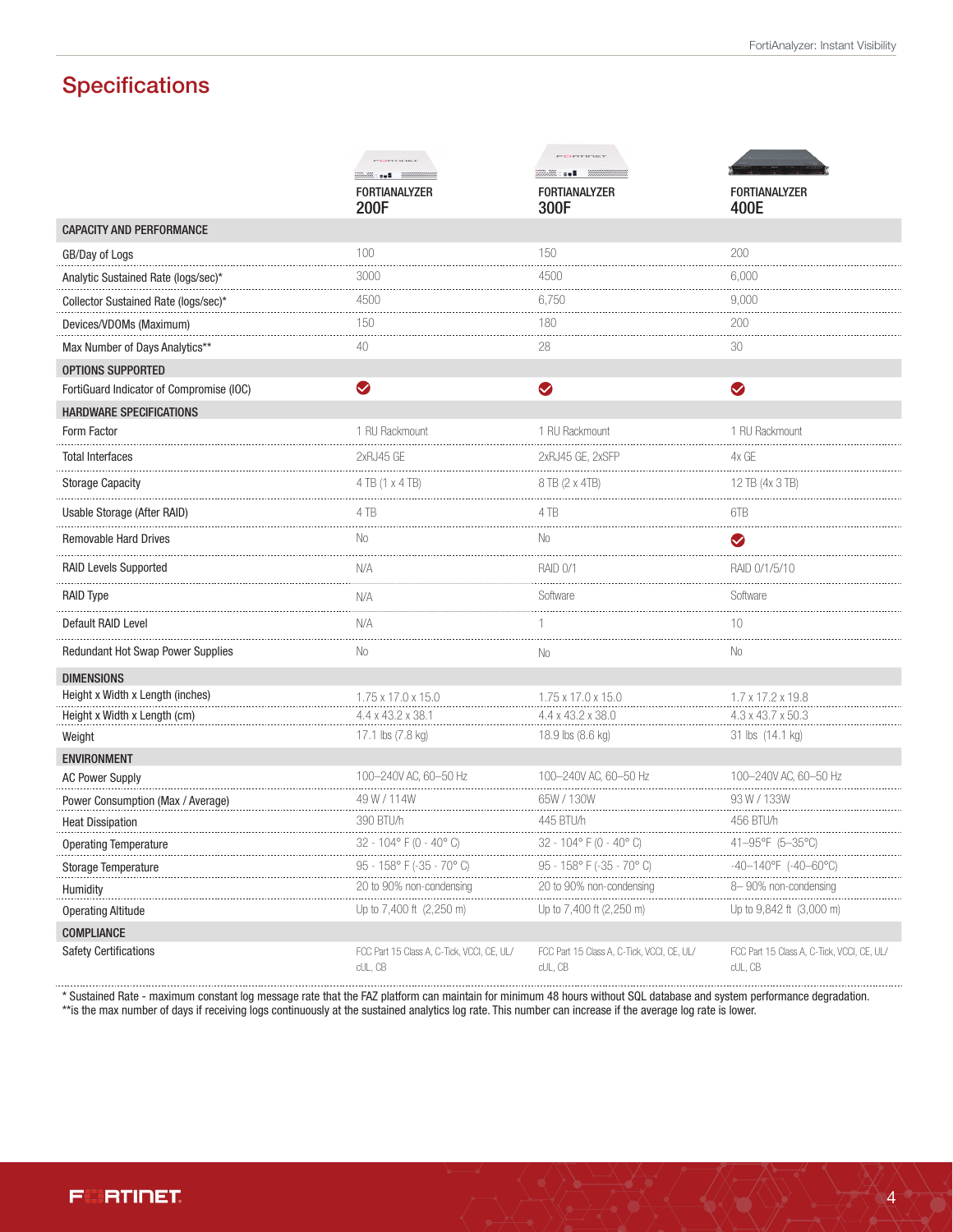# **Specifications**

|                                          | montaneo                                                                |                                                       |                                                      |
|------------------------------------------|-------------------------------------------------------------------------|-------------------------------------------------------|------------------------------------------------------|
|                                          | seems \$1 month \$1 month \$1 month \$1<br><b>FORTIANALYZER</b><br>800F | <b>FORTIANALYZER</b><br>1000E                         | <b>FORTIANALYZER</b><br>2000E                        |
| <b>CAPACITY AND PERFORMANCE</b>          |                                                                         |                                                       |                                                      |
| GB/Day of Logs                           | 300                                                                     | 600                                                   | 1.000                                                |
| Analytic Sustained Rate (logs/sec)*      | 8,250                                                                   | 18,000                                                | 30,000                                               |
| Collector Sustained Rate (logs/sec)*     | 12,000                                                                  | 27,000                                                | 45,000                                               |
| Devices/VDOMs (Maximum)                  | 800                                                                     | 2,000                                                 | 2,000                                                |
| Max Number of Days Analytics **          | 30                                                                      | 30                                                    | 30                                                   |
| <b>OPTIONS SUPPORTED</b>                 |                                                                         |                                                       |                                                      |
| FortiGuard Indicator of Compromise (IOC) | $\bullet$                                                               | ◙                                                     | $\bullet$                                            |
| <b>HARDWARE SPECIFICATIONS</b>           |                                                                         |                                                       |                                                      |
| Form Factor                              | 1 RU Rackmount                                                          | 2 RU Rackmount                                        | 2 RU Rackmount                                       |
| <b>Total Interfaces</b>                  | 4 x GE, 2x SFP                                                          | 2x GE                                                 | 4x GE, 2 x SFP+                                      |
| <b>Storage Capacity</b>                  | 16 TB (4x 4 TB)                                                         | 24 TB (8x 3 TB)                                       | 36 TB (12x 3TB)                                      |
| Usable Storage (After RAID)              | 8TB                                                                     | 18 TB                                                 | 30 TB                                                |
| <b>Removable Hard Drives</b>             | $\bullet$                                                               | ❤                                                     | ❤                                                    |
| <b>RAID Levels Supported</b>             | RAID 0/1/5/10                                                           | RAID 0/1/5/6/10/50/60                                 | RAID 0/1/5/6/10/50/60                                |
| Raid Type                                | Hardware / Hot Swappable                                                | Hardware / Hot Swappable                              | Hardware / Hot Swappable                             |
| Default RAID Level                       | 10                                                                      | 50                                                    | 50                                                   |
| Redundant Hot Swap Power Supplies        | No                                                                      | Ø                                                     | Ø                                                    |
| <b>DIMENSIONS</b>                        |                                                                         |                                                       |                                                      |
| Height x Width x Length (inches)         | 1.75 x 17.44 x 22.16                                                    | 3.5 x 17.2 x 25.2                                     | 3.5 x 17.2 x 25.6                                    |
| Height x Width x Length (cm)             | 4.4 x 44.3 x 56.3                                                       | 8.9 x 43.7 x 68.4                                     | 8.9 x 43.7 x 64.8                                    |
| Weight                                   | 28.6 lbs (13.0 kg)                                                      | 52 lbs (23.6 kg)                                      | 58 lbs (26.3 kg)                                     |
| <b>ENVIRONMENT</b>                       |                                                                         |                                                       |                                                      |
| <b>AC Power Supply</b>                   | 100-240V AC, 60-50 Hz                                                   | 100-240V AC, 60-50 Hz                                 | 100-240V AC, 60-50 Hz                                |
| Power Consumption (Average / Maximum)    | 108W / 186W                                                             | 192.5 W / 275W                                        | 293.8 W / 354W                                       |
| <b>Heat Dissipation</b>                  | 634 BTU/h                                                               | 920 BTU/h                                             | 1840 BTU/h                                           |
| <b>Operating Temperature</b>             | 32 - 104° F (0 - 40° C)                                                 | 41-95°F (5-35°C)                                      | $50 - 95$ °F (10 - 35°C)                             |
| <b>Storage Temperature</b>               | 95 - 158° F (-35 - 70° C)                                               | $-40-140^{\circ}F$ (-40-60°C)                         | $-40-158$ °F (-40-70°C)                              |
| Humidity                                 | 20 to 90% non-condensing                                                | 8-90% non-condensing                                  | 8-90% non-condensing                                 |
| <b>Operating Altitude</b>                | Up to 7,400 ft (2,250 m)                                                | Up to $7,400$ ft $(2,250 \text{ m})$                  | Up to 7,400 ft (2,250 m)                             |
| <b>COMPLIANCE</b>                        |                                                                         |                                                       |                                                      |
| <b>Safety Certifications</b>             | FCC Part 15 Class A, C-Tick, VCCI, CE, UL/<br>cUL, CB                   | FCC Part 15 Class A, C-Tick, VCCI, CE, UL/<br>cUL, CB | FCC Part 15 Class A, C-Tick, VCCI, CE,<br>UL/cUL, CB |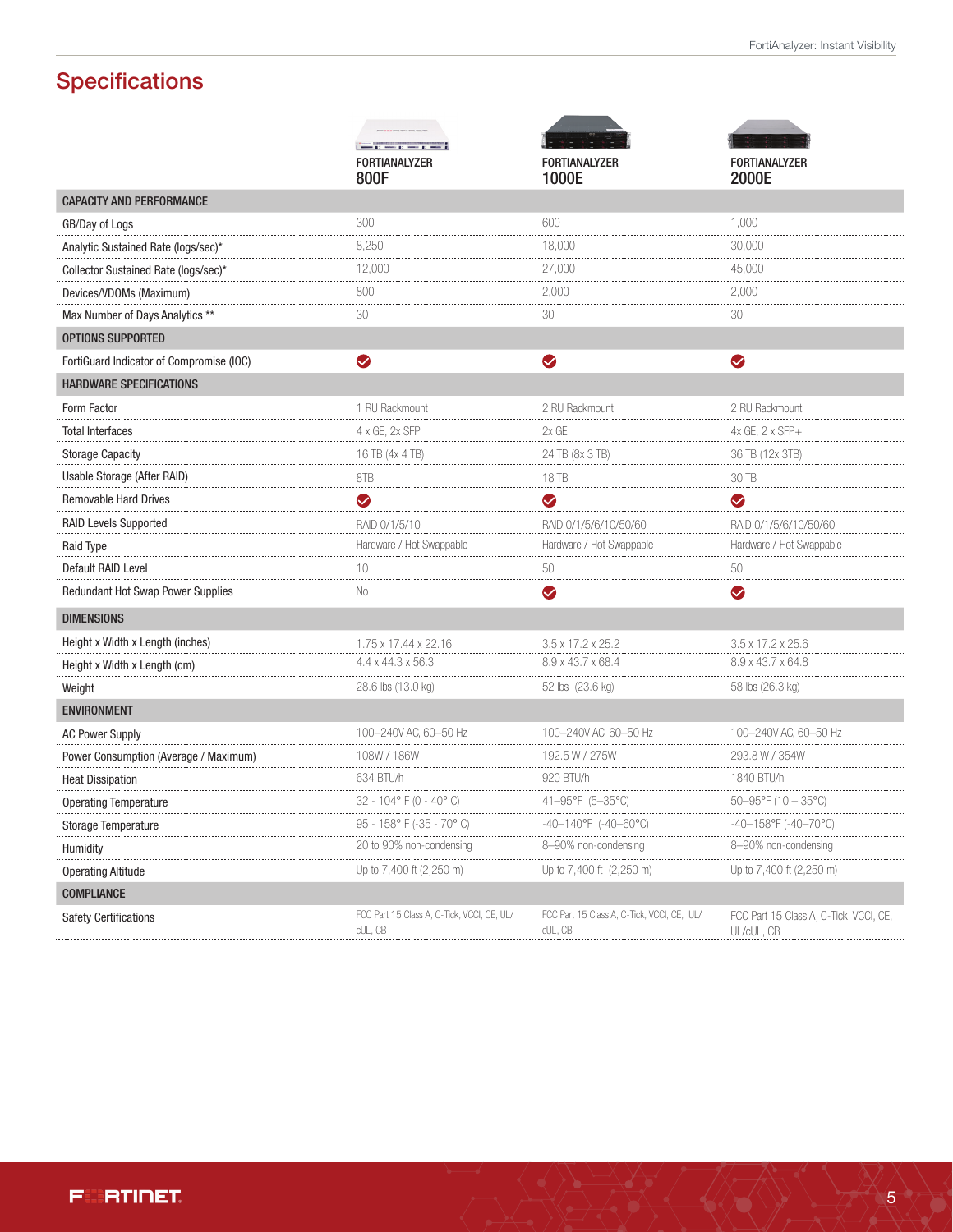# **Specifications**

|                                          | <b>FORTIANALYZER</b>                                 | <b>FORTIANALYZER</b>                                 |
|------------------------------------------|------------------------------------------------------|------------------------------------------------------|
|                                          | 3000F                                                | 3700F                                                |
| <b>CAPACITY AND PERFORMANCE</b>          |                                                      |                                                      |
| GB/Day of Logs                           | 3,000                                                | 8,300                                                |
| Analytic Sustained Rate (logs/sec)*      | 42,000                                               | 100.000                                              |
| Collector Sustained Rate (logs/sec)*     | 60,000                                               | 150,000                                              |
| Devices/VDOMs (Maximum)                  | 4,000                                                | 10,000                                               |
| Max Number of Days Analytics**           | 30                                                   | 60                                                   |
| OPTIONS SUPPORTED                        |                                                      |                                                      |
| FortiGuard Indicator of Compromise (IOC) | ◙                                                    | ◙                                                    |
| <b>HARDWARE SPECIFICATIONS</b>           |                                                      |                                                      |
| Form Factor                              | 3 RU Rackmount                                       | 4 RU Rackmount                                       |
| <b>Total Interfaces</b>                  | 4x GE, 2 x SFP+                                      | 2xSFP+, 2x1GE                                        |
| <b>Storage Capacity</b>                  | 48 TB (16x 3 TB - 48 TB max)                         | 240 TB (60x4TB SAS HDDs)                             |
| Usable Storage (After RAID)              | 42 TB                                                | 216TB                                                |
| <b>Removable Hard Drives</b>             | $\bullet$                                            | Ø                                                    |
| <b>RAID Levels Supported</b>             | RAID 0/1/5/6/10/50/60                                | RAID 0/1/5/6/10/50/60                                |
| <b>Raid Type</b>                         | Hardware / Hot Swappable                             | Hardware / Hot Swappable                             |
| Default RAID Level                       | 50                                                   | 50                                                   |
| Redundant Hot Swap Power Supplies        | V                                                    | $\bullet$ ***                                        |
| <b>DIMENSIONS</b>                        |                                                      |                                                      |
| Height x Width x Length (inches)         | 5.2 x 17.2 x 25.5                                    | 7 x 17.2 x 30.2                                      |
| Height x Width x Length (cm)             | 13.2 x 43.7 x 64.8                                   | 17.8 x 43.7 x 76.7                                   |
| Weight                                   | 76 lbs (34.5 kg)                                     | 118 lbs (53.5Kg)                                     |
| <b>ENVIRONMENT</b>                       |                                                      |                                                      |
| <b>AC Power Supply</b>                   | 100-240V AC, 50-60 Hz,<br>11.5 Amp Maximum           | 100-240V AC, 60-50 Hz                                |
| Power Consumption (Average / Maximum)    | 449 W / 541W for 12 HDD                              | 850 W / 1423.4W                                      |
| <b>Heat Dissipation</b>                  | 1846.5 BTU/h                                         | 4858 BTU/h                                           |
| <b>Operating Temperature</b>             | 50-95°F (10-35°C)                                    | 50-95°F (10-35°C)                                    |
| Storage Temperature                      | -40-158°F (-40-70°C)                                 | $-40-158$ °F (-40-70°C)                              |
| Humidity                                 | 8-90% non-condensing                                 | 8% to 90% (non-condensing)                           |
| <b>Operating Altitude</b>                | Up to 7,400 ft (2,250 m)                             | Up to 7,000 ft (2133 m)                              |
| <b>COMPLIANCE</b>                        |                                                      |                                                      |
| <b>Safety Certifications</b>             | FCC Part 15 Class A, C-Tick, VCCI, CE,<br>UL/cUL, CB | FCC Part 15 Class A, C-Tick, VCCI,<br>CE, UL/cUL, CB |

\*\*\* 3700F must connect to a 200V - 240V power source.